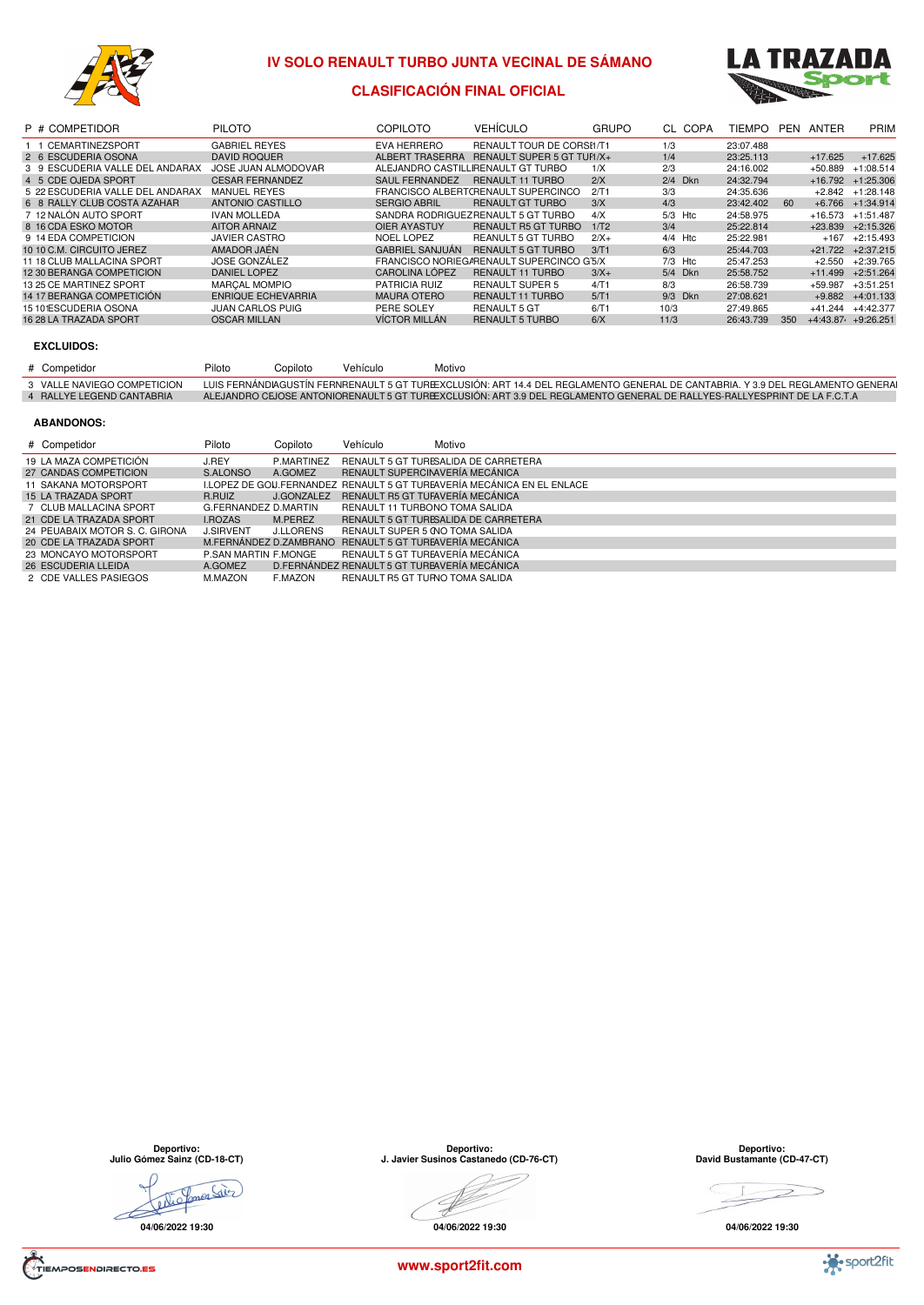

# **IV SOLO RENAULT TURBO JUNTA VECINAL DE SÁMANO - OTAÑES-ONTON (4760M)**



| P # COMPETIDOR                    | <b>PILOTO</b>                   | <b>COPILOTO</b>         | <b>VEHÍCULO</b>                              | <b>GRUPO</b> | CL COPA           | TIEMPO ANTER        |          | PRIM        |
|-----------------------------------|---------------------------------|-------------------------|----------------------------------------------|--------------|-------------------|---------------------|----------|-------------|
| 3 VALLE NAVIEGO COMPETICION       | LUIS FERNÁNDEZ                  |                         | AGUSTÍN FERNÁNDEZ RENAULT 5 GT TURBO         | 1/X          | 1/3               | 3:27.509            |          |             |
| 2 4 RALLYE LEGEND CANTABRIA       | ALEJANDRO CEBALLOS              |                         | JOSE ANTONIO LANZARENAULT 5 GT TURBO         | 1/T1         | 2/3               | 3:31.567            | $+4.058$ | $+4.058$    |
| 3 2 CDE VALLES PASIEGOS           | MIGUEL MAZON                    | <b>FACUNDO MAZON</b>    | RENAULT R5 GT TURBO                          | 1/T2         | 1/4<br><b>Dkn</b> | 3:35.826            | $+4.259$ | $+8.317$    |
| 6 ESCUDERIA OSONA                 | <b>DAVID ROQUER</b>             | <b>ALBERT TRASERRA</b>  | RENAULT SUPER 5 GT TURI1/X+                  |              | 1/4               | 3:40.555            | $+4.729$ | $+13.046$   |
| 4 1 CEMARTINEZSPORT               | <b>GABRIEL REYES</b>            | EVA HERRERO             | RENAULT TOUR DE CORSE 2/T1                   |              | 3/3               | 3:44.258            | $+3.703$ | $+16.749$   |
| 5 8 RALLY CLUB COSTA AZAHAR       | <b>ANTONIO CASTILLO</b>         | <b>SERGIO ABRIL</b>     | <b>RENAULT GT TURBO</b>                      | 2/X          | 4/3               | 3:48.194            | $+3.936$ | $+20.685$   |
| 6 9 ESCUDERIA VALLE DEL ANDARAX   | <b>JOSE JUAN ALMODOVAR</b>      |                         | ALEJANDRO CASTILLERENAULT GT TURBO           | 3/X          | 5/3               | 3:48.892            | $+698$   | $+21.383$   |
| 7 12 NALÓN AUTO SPORT             | <b>IVAN MOLLEDA</b>             |                         | SANDRA RODRIGUEZ RENAULT 5 GT TURBO          | 4/X          | $6/3$ Htc         | 3:54.279            | $+5.387$ | $+26.770$   |
| 8 22 ESCUDERIA VALLE DEL ANDARAX  | <b>MANUEL REYES</b>             |                         | FRANCISCO ALBERTO RENAULT SUPERCINCO         | 3/T1         | 7/3               | 3:54.627            | $+348$   | $+27.118$   |
| 9 5 CDE OJEDA SPORT               | <b>CESAR FERNANDEZ</b>          | <b>SAUL FERNANDEZ</b>   | <b>RENAULT 11 TURBO</b>                      | 5/X          | 2/4<br><b>Dkn</b> | 3:56.451            | $+1.824$ | $+28.942$   |
| 10 15 LA TRAZADA SPORT            | ROBERTO J. RUIZ                 | <b>JORGE GONZALEZ</b>   | RENAULT R5 GT TURBO                          | 6/X          | 8/3               | 3:56.740            | $+289$   | $+29.231$   |
| <b>14 EDA COMPETICION</b>         | <b>JAVIER CASTRO</b>            | <b>NOEL LOPEZ</b>       | <b>REANULT 5 GT TURBO</b>                    | $2/X+$       | 8/3<br>Htc        | 3:58.815            | $+2.075$ | $+31.306$   |
| 11 21 CDE LA TRAZADA SPORT        | <b>IVAN ROZAS</b>               | <b>MARTIN PEREZ</b>     | <b>RENAULT 5 GT TURBO</b>                    | 4/T1         | 9/3<br>Dkn        | 4:02.775            | $+3.960$ | $+35.266$   |
| 12 16 CDA ESKO MOTOR              | <b>AITOR ARNAIZ</b>             | <b>OIER AYASTUY</b>     | <b>RENAULT R5 GT TURBO</b>                   | 2/T2         | 3/4               | 4:04.006            | $+1.231$ | $+36.497$   |
| 13 23 MONCAYO MOTORSPORT          | PABLO SAN MARTIN                |                         | FRANCISCO J. MONGERENAULT 5 GT TURBO         | 7/X          | 10/3              | 4:05.866            | $+1.860$ | $+38.357$   |
| 14 10 C.M. CIRCUITO JEREZ         | AMADOR JAÉN                     | <b>GABRIEL SANJUAN</b>  | <b>RENAULT 5 GT TURBO</b>                    | 5/T1         | 11/3              | 4:06.698            | $+832$   | $+39.189$   |
| 15 24 PEUABAIX MOTOR S. C. GIRONA | <b>JORDI SIRVENT</b>            |                         | JOSEP MARIA LLORENRENAULT SUPER 5 GT TURI8/X |              | 12/3              | 4:10.288            | $+3.590$ | $+42.779$   |
| 16 18 CLUB MALLACINA SPORT        | <b>JOSE GONZÁLEZ</b>            |                         | FRANCISCO NORIEGA RENAULT SUPERCINCO GT 9/X  |              | 13/3 Htc          | 4:12.708            | $+2.420$ | $+45.199$   |
| 17 17 BERANGA COMPETICIÓN         | <b>ENRIQUE ECHEVARRIA</b>       | <b>MAURA OTERO</b>      | RENAULT 11 TURBO                             | 6/T1         | 14/3 Dkn          | 4:20.302            | $+7.594$ | $+52.793$   |
| 18 28 LA TRAZADA SPORT            | <b>OSCAR MILLAN</b>             | VÍCTOR MILLÁN           | <b>RENAULT 5 TURBO</b>                       | 10/X         | 15/3              | 4:21.572            | $+1.270$ | $+54.063$   |
| 19 25 CE MARTINEZ SPORT           | <b>MARÇAL MOMPIO</b>            | PATRICIA RUIZ           | <b>RENAULT SUPER 5</b>                       | 7/T1         | 16/3              | 4:24.563            | $+2.991$ | $+57.054$   |
| 30 BERANGA COMPETICION            | <b>DANIEL LOPEZ</b>             | <b>CAROLINA LÓPEZ</b>   | <b>RENAULT 11 TURBO</b>                      | $3/X+$       | 16/3 Dkn          | 4:25.274            | $+711$   | $+57.765$   |
| 7 CLUB MALLACINA SPORT            | <b>GABINO FERNANDEZ</b>         | <b>DAMIAN MARTIN</b>    | RENAULT 11 TURBO                             | $4/X+$       | 16/3 Htc          | 4:27.103            | $+1.829$ | $+59.594$   |
| 2011 SAKANA MOTORSPORT            | <b>IBAN LOPEZ DE GOIKOETXEA</b> | <b>JAVIER FERNANDEZ</b> | <b>RENAULT 5 GT TURBO</b>                    | 1/H          | 17/3 Dkn          | 4:28.325            | $+1.222$ | $+1:00.816$ |
| 21 10 ESCUDERIA OSONA             | <b>JUAN CARLOS PUIG</b>         | PERE SOLEY              | <b>RENAULT 5 GT</b>                          | 8/T1         | 18/3              | 4:29.298            | $+973$   | $+1:01.789$ |
| 22 20 CDE LA TRAZADA SPORT        | MIGUEL FERNÁNDEZ                | <b>DAVID ZAMBRANO</b>   | <b>RENAULT 5 GT TURBO</b>                    | 9/T1         | 19/3              | 4:33.614            | $+4.316$ | $+1:06.105$ |
| 23 26 ESCUDERIA LLEIDA            | <b>ADRIAN GOMEZ</b>             | DANIEL FERNÁNDEZ        | RENAULT 5 GT TURBO                           | 2/H          | 20/3              | 10:08.512 +5:34.898 |          | $+6:41.003$ |
|                                   |                                 |                         |                                              |              |                   |                     |          |             |

| # Competidor           | Piloto          | Copiloto   | Vehículo                        | Motivo                               |
|------------------------|-----------------|------------|---------------------------------|--------------------------------------|
| 19 LA MAZA COMPETICIÓN | J.REY           | P.MARTINEZ |                                 | RENAULT 5 GT TURESALIDA DE CARRETERA |
| 27 CANDAS COMPETICION  | <b>S.ALONSO</b> | A.GOMEZ    | RENAULT SUPERCINAVERÍA MECÁNICA |                                      |



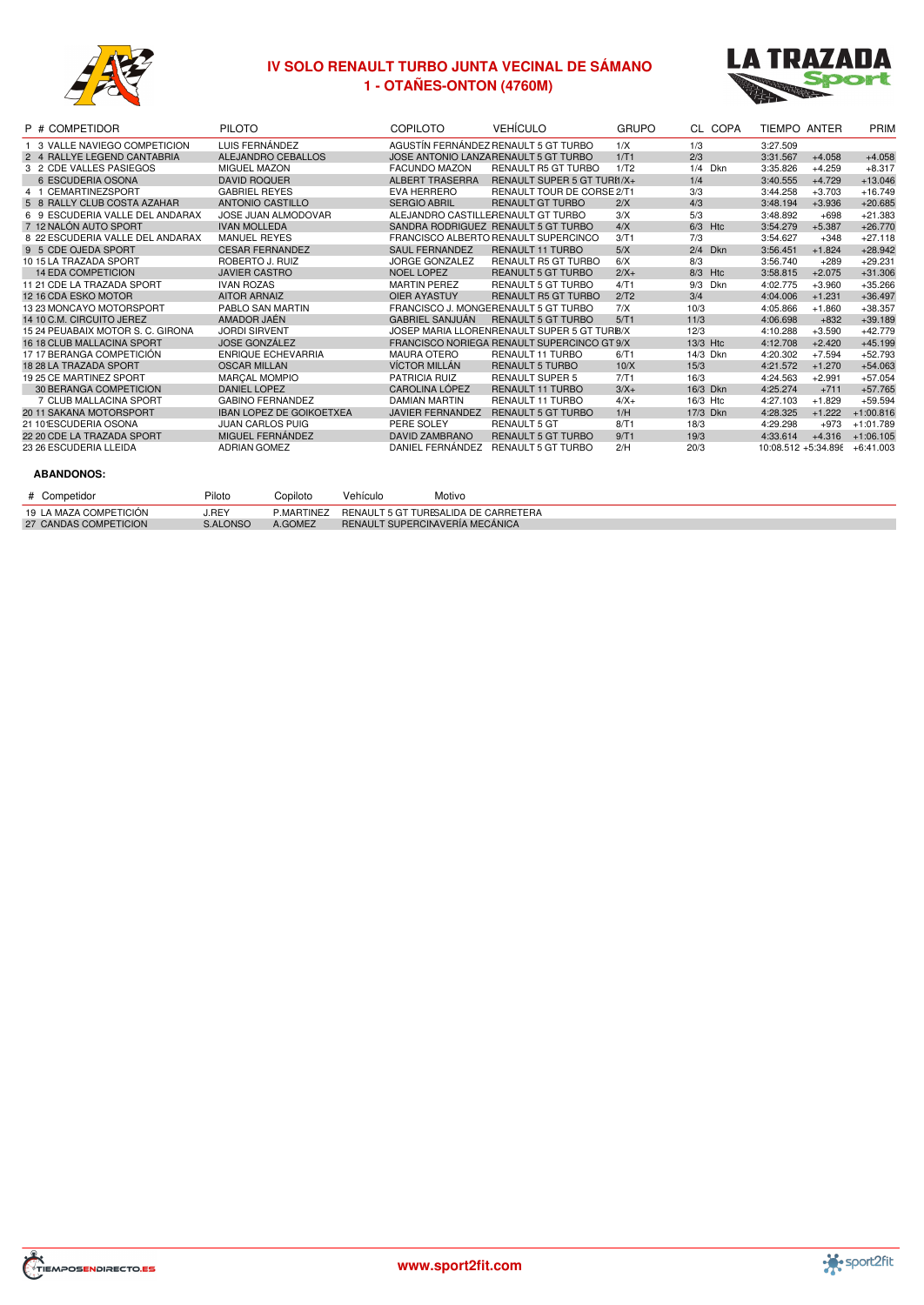

# **IV SOLO RENAULT TURBO JUNTA VECINAL DE SÁMANO - OTAÑES-ONTON (4760M)**



| P # COMPETIDOR                    | <b>PILOTO</b>             | <b>COPILOTO</b>        | <b>VEHÍCULO</b>                              | <b>GRUPO</b> | CL COPA    | TIEMPO ANTER |          | PRIM        |
|-----------------------------------|---------------------------|------------------------|----------------------------------------------|--------------|------------|--------------|----------|-------------|
| 1 3 VALLE NAVIEGO COMPETICION     | LUIS FERNÁNDEZ            |                        | AGUSTÍN FERNÁNDEZ RENAULT 5 GT TURBO         | 1/X          | 1/3        | 3:26.331     |          |             |
| 2 4 RALLYE LEGEND CANTABRIA       | ALEJANDRO CEBALLOS        |                        | JOSE ANTONIO LANZA RENAULT 5 GT TURBO        | 1/T1         | 2/3        | 3:30.528     | $+4.197$ | $+4.197$    |
| 3 2 CDE VALLES PASIEGOS           | MIGUEL MAZON              | <b>FACUNDO MAZON</b>   | RENAULT R5 GT TURBO                          | 1/T2         | 1/4<br>Dkn | 3:33.696     | $+3.168$ | $+7.365$    |
| 4 8 RALLY CLUB COSTA AZAHAR       | ANTONIO CASTILLO          | <b>SERGIO ABRIL</b>    | <b>RENAULT GT TURBO</b>                      | 2/X          | 3/3        | 3:38.048     | $+4.352$ | $+11.717$   |
| 5 6 ESCUDERIA OSONA               | <b>DAVID ROQUER</b>       | ALBERT TRASERRA        | RENAULT SUPER 5 GT TURI1/X+                  |              | 2/4        | 3:38.118     | $+70$    | $+11.787$   |
| 6 1 CEMARTINEZSPORT               | <b>GABRIEL REYES</b>      | <b>EVA HERRERO</b>     | <b>RENAULT TOUR DE CORSE 2/T1</b>            |              | 4/3        | 3:38.808     | $+690$   | $+12.477$   |
| 7 9 ESCUDERIA VALLE DEL ANDARAX   | JOSE JUAN ALMODOVAR       |                        | ALEJANDRO CASTILLERENAULT GT TURBO           | 3/X          | 5/3        | 3:44.356     | $+5.548$ | $+18.025$   |
| 8 5 CDE OJEDA SPORT               | <b>CESAR FERNANDEZ</b>    | <b>SAUL FERNANDEZ</b>  | <b>RENAULT 11 TURBO</b>                      | 4/X          | 3/4 Dkn    | 3:45.676     | $+1.320$ | $+19.345$   |
| 9 12 NALÓN AUTO SPORT             | <b>IVAN MOLLEDA</b>       |                        | SANDRA RODRIGUEZ RENAULT 5 GT TURBO          | 5/X          | 6/3<br>Htc | 3:52.834     | $+7.158$ | $+26.503$   |
| 10 22 ESCUDERIA VALLE DEL ANDARAX | <b>MANUEL REYES</b>       |                        | FRANCISCO ALBERTO RENAULT SUPERCINCO         | 3/T1         | 7/3        | 3:54.627     | $+1.793$ | $+28.296$   |
| 11 14 EDA COMPETICION             | <b>JAVIER CASTRO</b>      | <b>NOEL LOPEZ</b>      | <b>REANULT 5 GT TURBO</b>                    | $2/X+$       | 4/4<br>Htc | 3:57.871     | $+3.244$ | $+31.540$   |
| 12 10 C.M. CIRCUITO JEREZ         | AMADOR JAÉN               | <b>GABRIEL SANJUAN</b> | <b>RENAULT 5 GT TURBO</b>                    | 4/T1         | 8/3        | 4:01.008     | $+3.137$ | $+34.677$   |
| 13 18 CLUB MALLACINA SPORT        | <b>JOSE GONZÁLEZ</b>      |                        | FRANCISCO NORIEGA RENAULT SUPERCINCO GT 6/X  |              | 9/3<br>Htc | 4:01.429     | $+421$   | $+35.098$   |
| 14 16 CDA ESKO MOTOR              | <b>AITOR ARNAIZ</b>       | OIER AYASTUY           | <b>RENAULT R5 GT TURBO</b>                   | 2/T2         | 5/4        | 4:01.959     | $+530$   | $+35.628$   |
| 15 20 CDE LA TRAZADA SPORT        | MIGUEL FERNÁNDEZ          | DAVID ZAMBRANO         | <b>RENAULT 5 GT TURBO</b>                    | 5/T1         | 10/3       | 4:02.932     | $+973$   | $+36.601$   |
| <b>16 26 ESCUDERIA LLEIDA</b>     | <b>ADRIAN GOMEZ</b>       | DANIEL FERNÁNDEZ       | <b>RENAULT 5 GT TURBO</b>                    | 1/H          | 11/3       | 4:04.401     | $+1.469$ | $+38.070$   |
| 17 23 MONCAYO MOTORSPORT          | PABLO SAN MARTIN          |                        | FRANCISCO J. MONGERENAULT 5 GT TURBO         | 7/X          | 12/3       | 4:05.866     | $+1.465$ | $+39.535$   |
| 18 24 PEUABAIX MOTOR S. C. GIRONA | <b>JORDI SIRVENT</b>      |                        | JOSEP MARIA LLORENRENAULT SUPER 5 GT TURI8/X |              | 13/3       | 4:10.288     | $+4.422$ | $+43.957$   |
| 19 17 BERANGA COMPETICIÓN         | <b>ENRIQUE ECHEVARRIA</b> | <b>MAURA OTERO</b>     | RENAULT 11 TURBO                             | 6/T1         | 14/3 Dkn   | 4:13.055     | $+2.767$ | $+46.724$   |
| 20 28 LA TRAZADA SPORT            | <b>OSCAR MILLAN</b>       | <b>VÍCTOR MILLÁN</b>   | <b>RENAULT 5 TURBO</b>                       | 9/X          | 15/3       | 4:21.572     | $+8.517$ | $+55.241$   |
| 21 25 CE MARTINEZ SPORT           | <b>MARCAL MOMPIO</b>      | <b>PATRICIA RUIZ</b>   | <b>RENAULT SUPER 5</b>                       | 7/T1         | 16/3       | 4:24.563     | $+2.991$ | $+58.232$   |
| 22 30 BERANGA COMPETICION         | <b>DANIEL LOPEZ</b>       | <b>CAROLINA LÓPEZ</b>  | <b>RENAULT 11 TURBO</b>                      | $3/X+$       | 6/4 Dkn    | 4:25.274     | $+711$   | $+58.943$   |
| 23 101ESCUDERIA OSONA             | <b>JUAN CARLOS PUIG</b>   | PERE SOLEY             | <b>RENAULT 5 GT</b>                          | 8/T1         | 17/3       | 4:29.298     | $+4.024$ | $+1:02.967$ |

| # Competidor            | Piloto               | Copiloto | Vehículo                       | Motivo                                                                 |
|-------------------------|----------------------|----------|--------------------------------|------------------------------------------------------------------------|
| 11 SAKANA MOTORSPORT    |                      |          |                                | I.LOPEZ DE GOU.FERNANDEZ RENAULT 5 GT TUREAVERÍA MECÁNICA EN EL ENLACE |
| 15 LA TRAZADA SPORT     | R.RUIZ               |          |                                | J.GONZALEZ RENAULT R5 GT TUFAVERÍA MECÁNICA                            |
| 7 CLUB MALLACINA SPORT  | G.FERNANDEZ D.MARTIN |          | RENAULT 11 TURBONO TOMA SALIDA |                                                                        |
| 21 CDE LA TRAZADA SPORT | <b>LROZAS</b>        | M.PEREZ  |                                | RENAULT 5 GT TURESALIDA DE CARRETERA                                   |



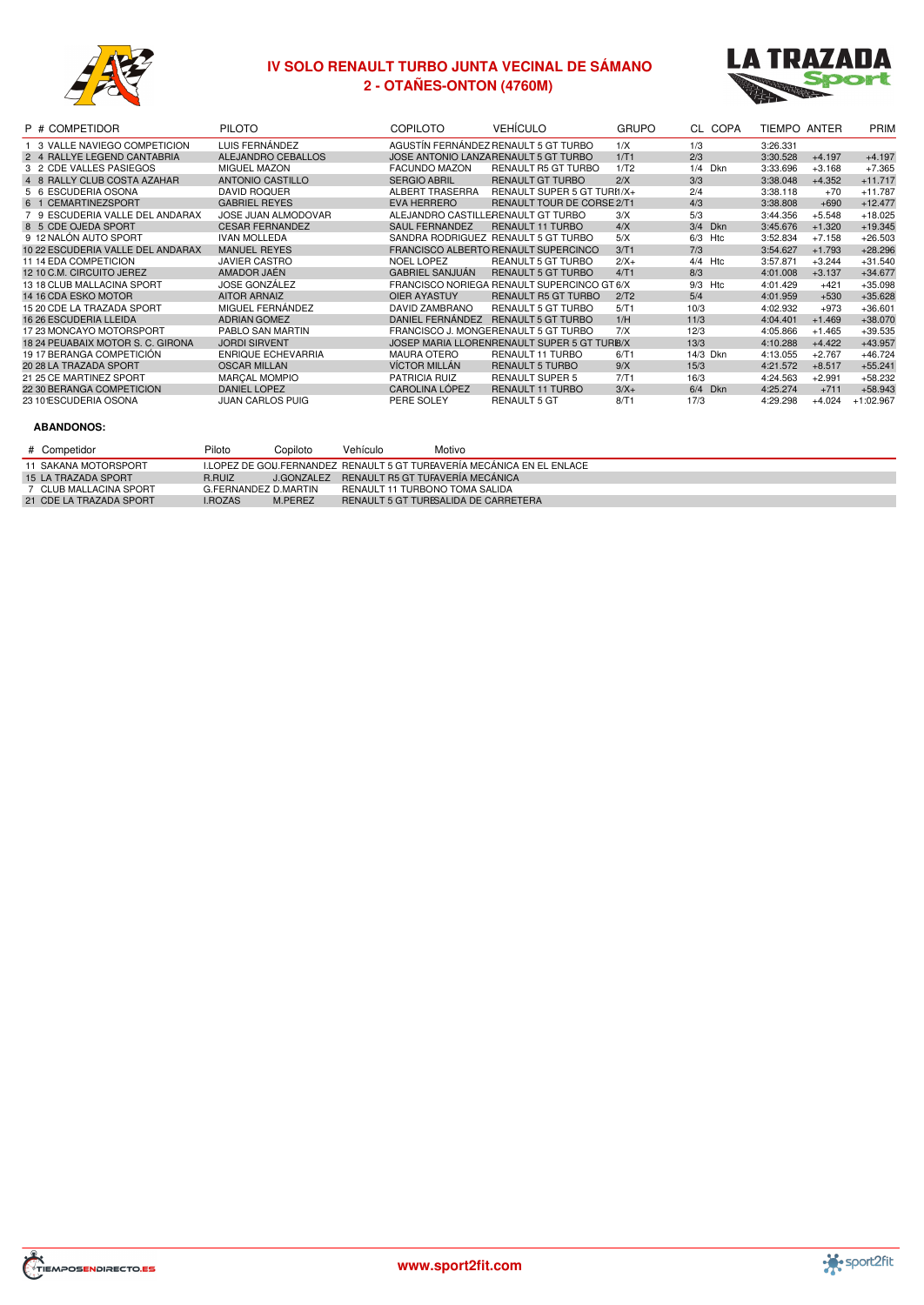

# **IV SOLO RENAULT TURBO JUNTA VECINAL DE SÁMANO - OTAÑES-ONTON (4760M)**



| P # COMPETIDOR                   | <b>PILOTO</b>             | <b>COPILOTO</b>        | <b>VEHÍCULO</b>                             | <b>GRUPO</b> | CL COPA           | TIEMPO ANTER |          | PRIM      |
|----------------------------------|---------------------------|------------------------|---------------------------------------------|--------------|-------------------|--------------|----------|-----------|
| 1 3 VALLE NAVIEGO COMPETICION    | LUIS FERNÁNDEZ            |                        | AGUSTÍN FERNÁNDEZ RENAULT 5 GT TURBO        | 1/X          | 1/3               | 3:27.606     |          |           |
| 2 4 RALLYE LEGEND CANTABRIA      | ALEJANDRO CEBALLOS        |                        | JOSE ANTONIO LANZA RENAULT 5 GT TURBO       | 1/T1         | 2/3               | 3:30.111     | $+2.505$ | $+2.505$  |
| 3 1 CEMARTINEZSPORT              | <b>GABRIEL REYES</b>      | EVA HERRERO            | <b>RENAULT TOUR DE CORSE 2/T1</b>           |              | 3/3               | 3:35.933     | $+5.822$ | $+8.327$  |
| 4 2 CDE VALLES PASIEGOS          | <b>MIGUEL MAZON</b>       | <b>FACUNDO MAZON</b>   | <b>RENAULT R5 GT TURBO</b>                  | 1/T2         | 1/4<br><b>Dkn</b> | 3:36.989     | $+1.056$ | $+9.383$  |
| 5 8 RALLY CLUB COSTA AZAHAR      | ANTONIO CASTILLO          | <b>SERGIO ABRIL</b>    | <b>RENAULT GT TURBO</b>                     | 2/X          | 4/3               | 3:37.155     | $+166$   | $+9.549$  |
| 6 6 ESCUDERIA OSONA              | <b>DAVID ROQUER</b>       | <b>ALBERT TRASERRA</b> | RENAULT SUPER 5 GT TURI1/X+                 |              | 2/4               | 3:38.260     | $+1.105$ | $+10.654$ |
| 7 5 CDE OJEDA SPORT              | <b>CESAR FERNANDEZ</b>    | <b>SAUL FERNANDEZ</b>  | <b>RENAULT 11 TURBO</b>                     | 3/X          | 3/4<br><b>Dkn</b> | 3:46.596     | $+8.336$ | $+18.990$ |
| 8 9 ESCUDERIA VALLE DEL ANDARAX  | JOSE JUAN ALMODOVAR       |                        | ALEJANDRO CASTILLERENAULT GT TURBO          | 4/X          | 5/3               | 3:47.408     | $+812$   | $+19.802$ |
| 9 22 ESCUDERIA VALLE DEL ANDARAX | <b>MANUEL REYES</b>       |                        | FRANCISCO ALBERTO RENAULT SUPERCINCO        | 3/T1         | 6/3               | 3:51.187     | $+3.779$ | $+23.581$ |
| 10 12 NALÓN AUTO SPORT           | <b>IVAN MOLLEDA</b>       |                        | SANDRA RODRIGUEZ RENAULT 5 GT TURBO         | 5/X          | 7/3<br>Htc        | 3:51.647     | $+460$   | $+24.041$ |
| 11 14 EDA COMPETICION            | <b>JAVIER CASTRO</b>      | NOEL LOPEZ             | <b>REANULT 5 GT TURBO</b>                   | $2/X+$       | 4/4<br>Htc        | 3:53.787     | $+2.140$ | $+26.181$ |
| 12 18 CLUB MALLACINA SPORT       | <b>JOSE GONZÁLEZ</b>      |                        | FRANCISCO NORIEGA RENAULT SUPERCINCO GT 6/X |              | 8/3<br>Htc        | 3:56.913     | $+3.126$ | $+29.307$ |
| 13 16 CDA ESKO MOTOR             | <b>AITOR ARNAIZ</b>       | OIER AYASTUY           | <b>RENAULT R5 GT TURBO</b>                  | 2/T2         | 5/4               | 3:57.162     | $+249$   | $+29.556$ |
| 14 10 C.M. CIRCUITO JEREZ        | AMADOR JAÉN               | <b>GABRIEL SANJUÁN</b> | <b>RENAULT 5 GT TURBO</b>                   | 4/T1         | 9/3               | 3:57.746     | $+584$   | $+30.140$ |
| 15 26 ESCUDERIA LLEIDA           | <b>ADRIAN GOMEZ</b>       | DANIEL FERNÁNDEZ       | RENAULT 5 GT TURBO                          | 1/H          | 10/3              | 4:04.401     | $+6.655$ | $+36.795$ |
| 16 30 BERANGA COMPETICION        | DANIEL LOPEZ              | CAROLINA LÓPEZ         | <b>RENAULT 11 TURBO</b>                     | $3/X+$       | 6/4<br><b>Dkn</b> | 4:04.988     | $+587$   | $+37.382$ |
| 17 25 CE MARTINEZ SPORT          | <b>MARCAL MOMPIO</b>      | <b>PATRICIA RUIZ</b>   | <b>RENAULT SUPER 5</b>                      | 5/T1         | 11/3              | 4:05.575     | $+587$   | $+37.969$ |
| 18 28 LA TRAZADA SPORT           | <b>OSCAR MILLAN</b>       | <b>VÍCTOR MILLÁN</b>   | <b>RENAULT 5 TURBO</b>                      | 7/X          | 12/3              | 4:07.024     | $+1.449$ | $+39.418$ |
| 19 17 BERANGA COMPETICIÓN        | <b>ENRIQUE ECHEVARRIA</b> | <b>MAURA OTERO</b>     | <b>RENAULT 11 TURBO</b>                     | 6/T1         | 13/3 Dkn          | 4:14.731     | $+7.707$ | $+47.125$ |
| 20101ESCUDERIA OSONA             | <b>JUAN CARLOS PUIG</b>   | PERE SOLEY             | <b>RENAULT 5 GT</b>                         | 7/T1         | 14/3              | 4:19.528     | $+4.797$ | $+51.922$ |
|                                  |                           |                        |                                             |              |                   |              |          |           |

| # Competidor                   | Piloto               | Copiloto         | Vehículo                        | Motivo                                                  |
|--------------------------------|----------------------|------------------|---------------------------------|---------------------------------------------------------|
| 24 PEUABAIX MOTOR S. C. GIRONA | <b>J.SIRVENT</b>     | <b>J.LLORENS</b> | RENAULT SUPER 5 (NO TOMA SALIDA |                                                         |
| 20 CDE LA TRAZADA SPORT        |                      |                  |                                 | M.FERNÁNDEZ D.ZAMBRANO RENAULT 5 GT TUREAVERÍA MECÁNICA |
| 23 MONCAYO MOTORSPORT          | P.SAN MARTIN F.MONGE |                  |                                 | RENAULT 5 GT TUREAVERÍA MECÁNICA                        |



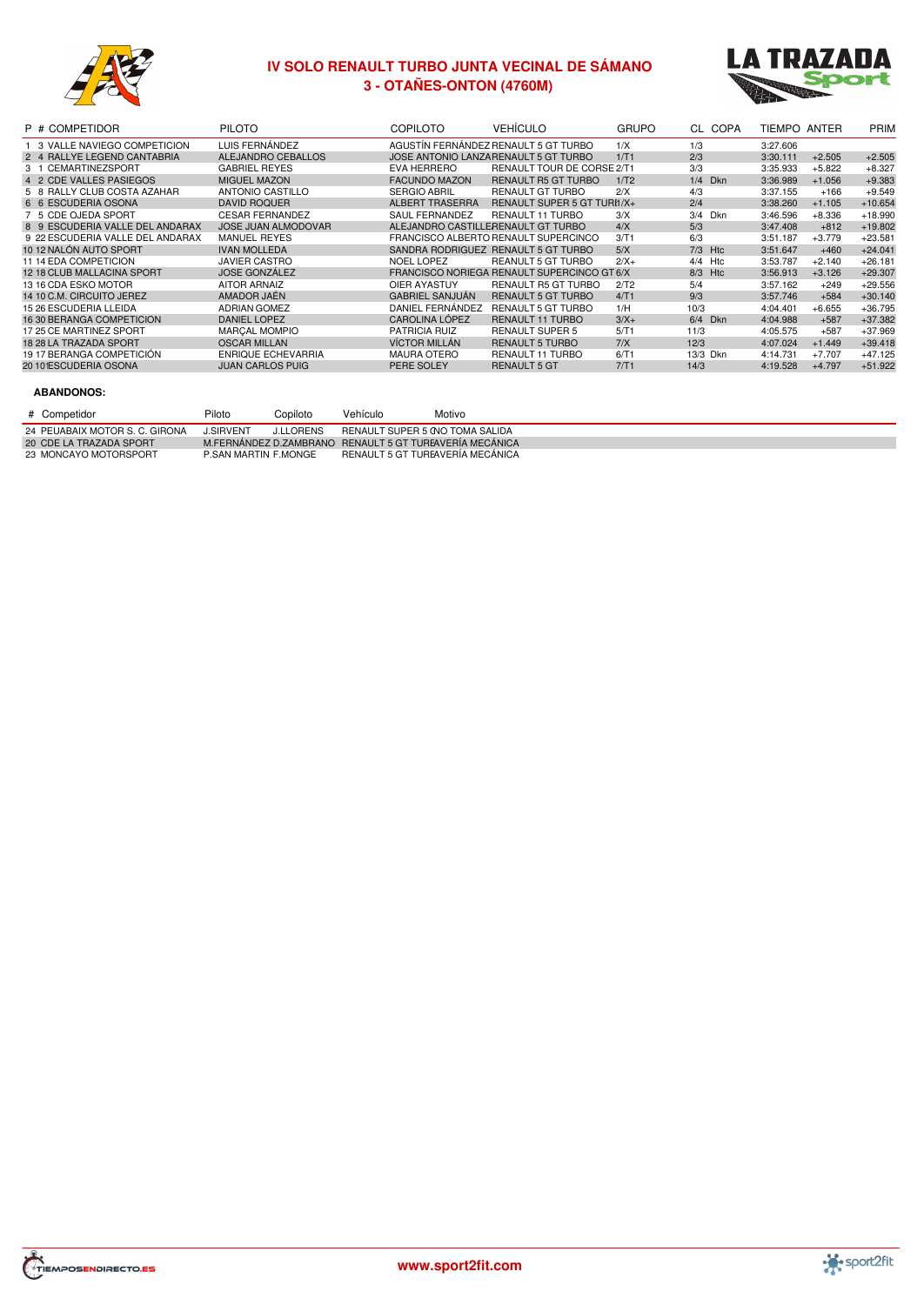

# **IV SOLO RENAULT TURBO JUNTA VECINAL DE SÁMANO - ONTON-OTAÑES (4760M)**



| P # COMPETIDOR                   | <b>PILOTO</b>             | <b>COPILOTO</b>                    | <b>VEHÍCULO</b>                             | <b>GRUPO</b> |           | CL COPA    | TIEMPO ANTER |           | PRIM        |
|----------------------------------|---------------------------|------------------------------------|---------------------------------------------|--------------|-----------|------------|--------------|-----------|-------------|
| 3 VALLE NAVIEGO COMPETICION      | LUIS FERNÁNDEZ            |                                    | AGUSTÍN FERNÁNDEZ RENAULT 5 GT TURBO        | 1/X          | 1/3       |            | 3:33.162     |           |             |
| 2 4 RALLYE LEGEND CANTABRIA      | ALEJANDRO CEBALLOS        |                                    | JOSE ANTONIO LANZA RENAULT 5 GT TURBO       | 1/T1         | 2/3       |            | 3:37.255     | $+4.093$  | $+4.093$    |
| 3 2 CDE VALLES PASIEGOS          | MIGUEL MAZON              | <b>FACUNDO MAZON</b>               | <b>RENAULT R5 GT TURBO</b>                  | 1/T2         | 1/4       | <b>Dkn</b> | 3:41.977     | $+4.722$  | $+8.815$    |
| 4 1 CEMARTINEZSPORT              | <b>GABRIEL REYES</b>      | <b>EVA HERRERO</b>                 | <b>RENAULT TOUR DE CORSE 2/T1</b>           |              | 3/3       |            | 3:43.565     | $+1.588$  | $+10.403$   |
| 5 6 ESCUDERIA OSONA              | <b>DAVID ROQUER</b>       | ALBERT TRASERRA                    | RENAULT SUPER 5 GT TURI1/X+                 |              | 2/4       |            | 3:46.248     | $+2.683$  | $+13.086$   |
| 6 8 RALLY CLUB COSTA AZAHAR      | ANTONIO CASTILLO          | <b>SERGIO ABRIL</b>                | <b>RENAULT GT TURBO</b>                     | 2/X          | 4/3       |            | 3:48.808     | $+2.560$  | $+15.646$   |
| 7 9 ESCUDERIA VALLE DEL ANDARAX  | JOSE JUAN ALMODOVAR       | ALEJANDRO CASTILLERENAULT GT TURBO |                                             | 3/X          | 5/3       |            | 3:51.910     | $+3.102$  | $+18.748$   |
| 8 5 CDE OJEDA SPORT              | <b>CESAR FERNANDEZ</b>    | <b>SAUL FERNANDEZ</b>              | <b>RENAULT 11 TURBO</b>                     | 4/X          |           | 3/4 Dkn    | 3:55.130     | $+3.220$  | $+21.968$   |
| 9 22 ESCUDERIA VALLE DEL ANDARAX | <b>MANUEL REYES</b>       |                                    | FRANCISCO ALBERTO RENAULT SUPERCINCO        | 3/T1         | 6/3       |            | 3:57.045     | $+1.915$  | $+23.883$   |
| 10 14 EDA COMPETICION            | <b>JAVIER CASTRO</b>      | <b>NOEL LOPEZ</b>                  | <b>REANULT 5 GT TURBO</b>                   | $2/X+$       | 4/4       | Htc        | 4:02.309     | $+5.264$  | $+29.147$   |
| 11 12 NALÓN AUTO SPORT           | <b>IVAN MOLLEDA</b>       |                                    | SANDRA RODRIGUEZ RENAULT 5 GT TURBO         | 5/X          | 7/3       | Htc        | 4:05.538     | $+3.229$  | $+32.376$   |
| 12 16 CDA ESKO MOTOR             | <b>AITOR ARNAIZ</b>       | OIER AYASTUY                       | <b>RENAULT R5 GT TURBO</b>                  | 2/T2         | 5/4       |            | 4:05.804     | $+266$    | $+32.642$   |
| 13 15 LA TRAZADA SPORT           | ROBERTO J. RUIZ           | <b>JORGE GONZALEZ</b>              | <b>RENAULT R5 GT TURBO</b>                  | 6/X          | 8/3       |            | 4:06.912     | $+1.108$  | $+33.750$   |
| 14 30 BERANGA COMPETICION        | <b>DANIEL LOPEZ</b>       | CAROLINA LÓPEZ                     | <b>RENAULT 11 TURBO</b>                     | $3/X+$       |           | 6/4 Dkn    | 4:07.815     | $+903$    | $+34.653$   |
| 15 25 CE MARTINEZ SPORT          | <b>MARCAL MOMPIO</b>      | <b>PATRICIA RUIZ</b>               | <b>RENAULT SUPER 5</b>                      | 4/T1         | 9/3       |            | 4:08.330     | $+515$    | $+35.168$   |
| 16 10 C.M. CIRCUITO JEREZ        | AMADOR JAÉN               | <b>GABRIEL SANJUÁN</b>             | <b>RENAULT 5 GT TURBO</b>                   | 5/T1         | 10/3      |            | 4:09.411     | $+1.081$  | $+36.249$   |
| 17 28 LA TRAZADA SPORT           | <b>OSCAR MILLAN</b>       | VÍCTOR MILLÁN                      | <b>RENAULT 5 TURBO</b>                      | 7/X          | 11/3      |            | 4:11.875     | $+2.464$  | $+38.713$   |
| 18 18 CLUB MALLACINA SPORT       | <b>JOSE GONZÁLEZ</b>      |                                    | FRANCISCO NORIEGA RENAULT SUPERCINCO GT 8/X |              | 12/3 Htc  |            | 4:22.520     | $+10.645$ | $+49.358$   |
| 19 19 LA MAZA COMPETICIÓN        | <b>JUAN MANUEL REY</b>    | PABLO MARTINEZ                     | <b>RENAULT 5 GT TURBO</b>                   | 6/T1         | 13/3 Dkn  |            | 4:23.046     | $+526$    | $+49.884$   |
| 20 17 BERANGA COMPETICIÓN        | <b>ENRIQUE ECHEVARRIA</b> | <b>MAURA OTERO</b>                 | <b>RENAULT 11 TURBO</b>                     | 7/T1         | 14/3 Dkn  |            | 4:24.724     | $+1.678$  | $+51.562$   |
| 21 101ESCUDERIA OSONA            | <b>JUAN CARLOS PUIG</b>   | PERE SOLEY                         | <b>RENAULT 5 GT</b>                         | 8/T1         | 15/3      |            | 4:33.181     | $+8.457$  | $+1:00.019$ |
| 22 27 CANDAS COMPETICION         | SANTIAGO ALONSO           | ANDRES GOMEZ                       | <b>RENAULT SUPERCINCO CO9/X</b>             |              | 16/3      |            | 5:10.703     | $+37.522$ | $+1:37.541$ |
| 23 7 CLUB MALLACINA SPORT        | <b>GABINO FERNANDEZ</b>   | DAMIAN MARTIN                      | RENAULT 11 TURBO                            | $4/X+$       | $7/4$ Htc |            | 5:31.578     | $+20.875$ | $+1:58.416$ |

| # Competidor        | Piloto  | Copiloto | Vehículo | Motivo                                       |
|---------------------|---------|----------|----------|----------------------------------------------|
| 26 ESCUDERIA LLEIDA | A.GOMEZ |          |          | D.FERNÁNDEZ RENAULT 5 GT TUREAVERÍA MECÁNICA |



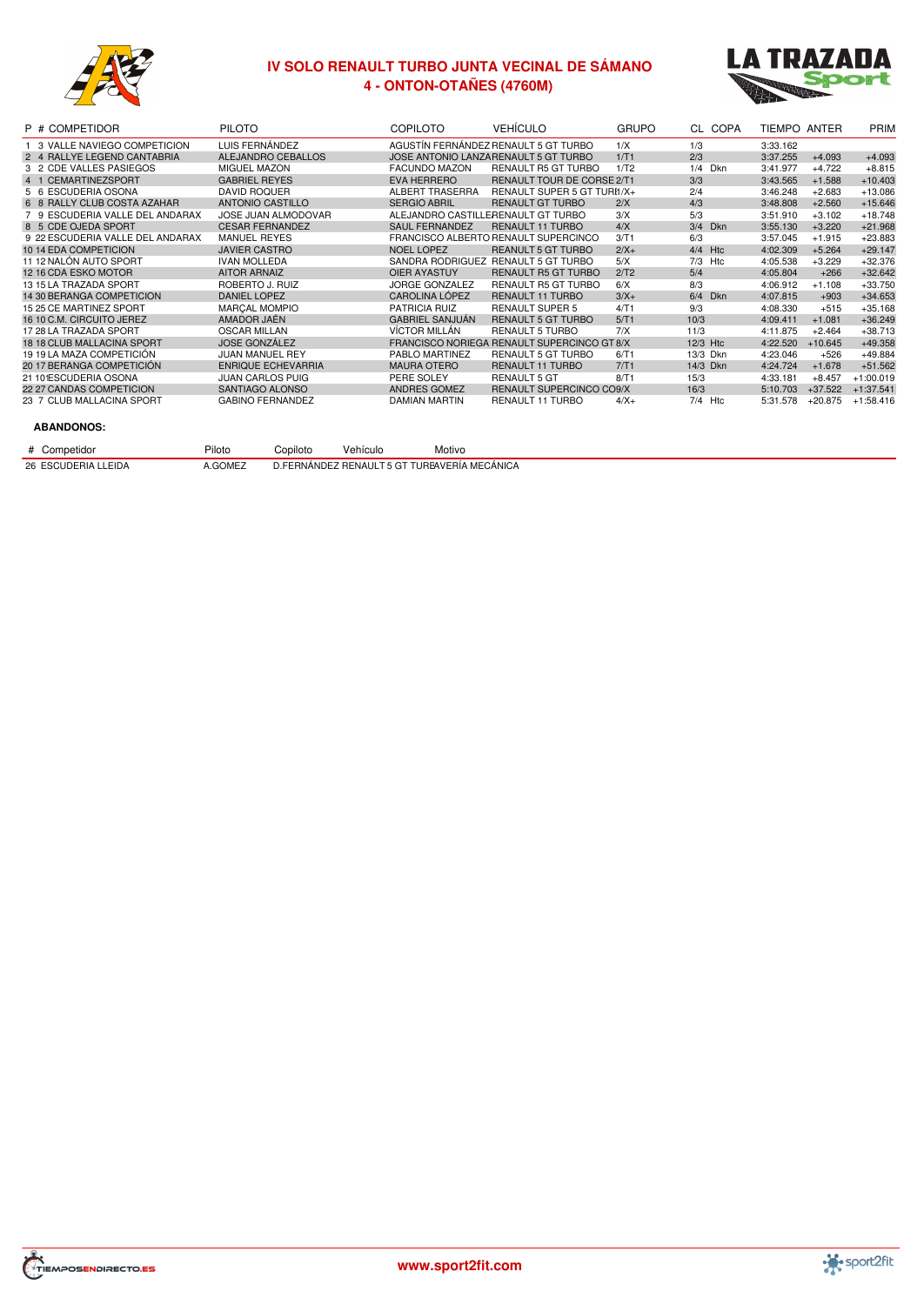

# **IV SOLO RENAULT TURBO JUNTA VECINAL DE SÁMANO - ONTON-OTAÑES (4760M)**



| P # COMPETIDOR                   | <b>PILOTO</b>              | <b>COPILOTO</b>        | <b>VEHÍCULO</b>                             | <b>GRUPO</b>     | CL COPA           | TIEMPO ANTER |           | <b>PRIM</b> |
|----------------------------------|----------------------------|------------------------|---------------------------------------------|------------------|-------------------|--------------|-----------|-------------|
| 1 3 VALLE NAVIEGO COMPETICION    | LUIS FERNÁNDEZ             |                        | AGUSTÍN FERNÁNDEZ RENAULT 5 GT TURBO        | 1/X              | 1/3               | 4:05.483     |           |             |
| 2 1 CEMARTINEZSPORT              | <b>GABRIEL REYES</b>       | <b>EVA HERRERO</b>     | RENAULT TOUR DE CORSE 1/T1                  |                  | 2/3               | 4:10.759     | $+5.276$  | $+5.276$    |
| 3 4 RALLYE LEGEND CANTABRIA      | ALEJANDRO CEBALLOS         |                        | JOSE ANTONIO LANZARENAULT 5 GT TURBO        | 2/T1             | 3/3               | 4:17.997     | $+7.238$  | $+12.514$   |
| 4 6 ESCUDERIA OSONA              | <b>DAVID ROQUER</b>        | <b>ALBERT TRASERRA</b> | RENAULT SUPER 5 GT TURI1/X+                 |                  | 1/4               | 4:34.418     | $+16.421$ | $+28.935$   |
| 5 30 BERANGA COMPETICION         | <b>DANIEL LOPEZ</b>        | CAROLINA LÓPEZ         | RENAULT 11 TURBO                            | $2/X+$           | 2/4<br><b>Dkn</b> | 4:38.282     | $+3.864$  | $+32.799$   |
| 6 8 RALLY CLUB COSTA AZAHAR      | ANTONIO CASTILLO           | <b>SERGIO ABRIL</b>    | <b>RENAULT GT TURBO</b>                     | 2/X              | 4/3               | 4:43.387     | $+5.105$  | $+37.904$   |
| 7 15 LA TRAZADA SPORT            | ROBERTO J. RUIZ            | JORGE GONZALEZ         | <b>RENAULT R5 GT TURBO</b>                  | 3/X              | 5/3               | 4:46.415     | $+3.028$  | $+40.932$   |
| 8 22 ESCUDERIA VALLE DEL ANDARAX | <b>MANUEL REYES</b>        |                        | FRANCISCO ALBERTO RENAULT SUPERCINCO        | 3/T1             | 6/3               | 4:46.740     | $+325$    | $+41.257$   |
| 9 12 NALÓN AUTO SPORT            | <b>IVAN MOLLEDA</b>        |                        | SANDRA RODRIGUEZ RENAULT 5 GT TURBO         | 4/X              | 7/3<br>Htc        | 4:48.529     | $+1.789$  | $+43.046$   |
| 10 16 CDA ESKO MOTOR             | <b>AITOR ARNAIZ</b>        | <b>OIER AYASTUY</b>    | <b>RENAULT R5 GT TURBO</b>                  | 1/T <sub>2</sub> | 3/4               | 4:48.843     | $+314$    | $+43.360$   |
| 11 18 CLUB MALLACINA SPORT       | <b>JOSE GONZÁLEZ</b>       |                        | FRANCISCO NORIEGA RENAULT SUPERCINCO GT 5/X |                  | 8/3<br>Htc        | 4:51.669     | $+2.826$  | $+46.186$   |
| 12 9 ESCUDERIA VALLE DEL ANDARAX | <b>JOSE JUAN ALMODOVAR</b> |                        | ALEJANDRO CASTILLERENAULT GT TURBO          | 6/X              | 9/3               | 4:51.765     | $+96$     | $+46.282$   |
| 13 5 CDE OJEDA SPORT             | <b>CESAR FERNANDEZ</b>     | <b>SAUL FERNANDEZ</b>  | RENAULT 11 TURBO                            | 7/X              | 4/4<br>Dkn        | 4:58.780     | $+7.015$  | $+53.297$   |
| 14 28 LA TRAZADA SPORT           | <b>OSCAR MILLAN</b>        | VÍCTOR MILLÁN          | <b>RENAULT 5 TURBO</b>                      | 8/X              | 10/3              | 5:03.659     | $+4.879$  | $+58.176$   |
| 15 10 C.M. CIRCUITO JEREZ        | AMADOR JAÉN                | <b>GABRIEL SANJUÁN</b> | <b>RENAULT 5 GT TURBO</b>                   | 4/T1             | 11/3              | 5:04.173     | $+514$    | $+58.690$   |
| <b>16 14 EDA COMPETICION</b>     | <b>JAVIER CASTRO</b>       | <b>NOEL LOPEZ</b>      | <b>REANULT 5 GT TURBO</b>                   | $3/X+$           | $5/4$ Htc         | 5:08.679     | $+4.506$  | $+1:03.196$ |
| 17 19 LA MAZA COMPETICIÓN        | <b>JUAN MANUEL REY</b>     | PABLO MARTINEZ         | <b>RENAULT 5 GT TURBO</b>                   | 5/T1             | 12/3 Dkn          | 5:15.588     | $+6.909$  | $+1:10.105$ |
| 18 17 BERANGA COMPETICIÓN        | <b>ENRIQUE ECHEVARRIA</b>  | <b>MAURA OTERO</b>     | <b>RENAULT 11 TURBO</b>                     | 6/T1             | 13/3 Dkn          | 5:22.466     | $+6.878$  | $+1:16.983$ |
| 19 25 CE MARTINEZ SPORT          | <b>MARCAL MOMPIO</b>       | <b>PATRICIA RUIZ</b>   | <b>RENAULT SUPER 5</b>                      | 7/T1             | 14/3              | 5:30.377     | $+7.911$  | $+1:24.894$ |
| 2010 ESCUDERIA OSONA             | <b>JUAN CARLOS PUIG</b>    | PERE SOLEY             | <b>RENAULT 5 GT</b>                         | 8/T1             | 15/3              |              |           |             |
|                                  |                            |                        |                                             |                  |                   |              |           |             |

| # Competidor          | Piloto  | Copiloto | Vehículo                        | Motivo |
|-----------------------|---------|----------|---------------------------------|--------|
| 2 CDE VALLES PASIEGOS | M.MAZON | F.MAZON  | RENAULT R5 GT TURNO TOMA SALIDA |        |